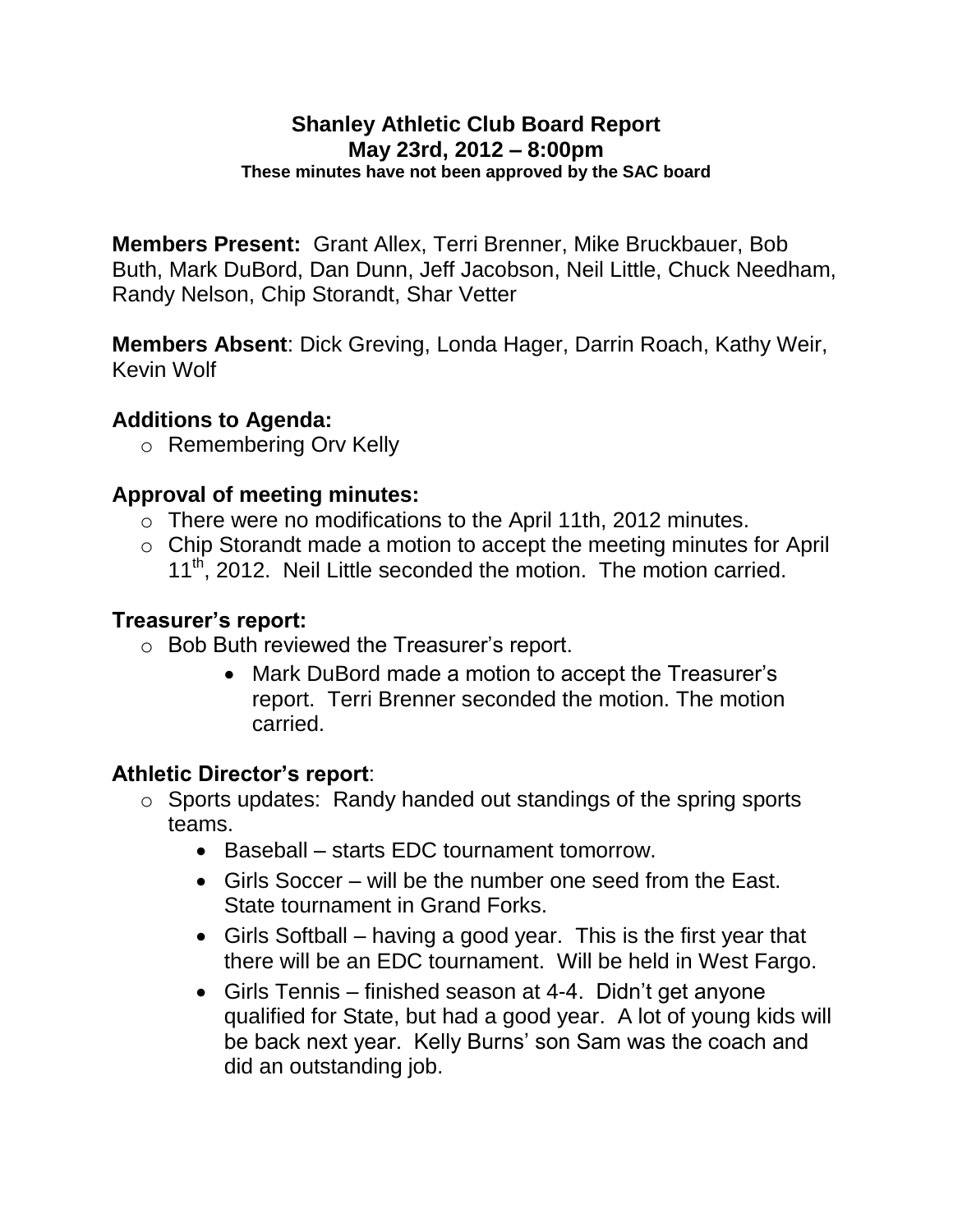- Boys Golf having a good year. Tournament in Detroit Lakes tomorrow.
- Boys and Girls Track a number of kids have qualified for State. Girls finished fifth in EDC. They leave tomorrow for State in Bismarck.
- o Next year's graduation date has been chosen and will be on a Wednesday evening. There was concern expressed regarding how this will affect kids that have sports competitions post graduation.
- o Funding Requests:
	- Meals at State Tournaments for Girls Soccer (\$360), Track (\$384), Baseball (\$240), Softball (\$240) and Golf (\$84) teams. Total of \$1,308.
		- Mark DuBord made a motion to accept the request. Chip Storandt seconded the motion. The motion carried.
	- Randy mentioned that Barry Anderson approached him about putting in a long jump pit for practice purposes. One approach would be to make it 3-4 lanes wide so that hurdlers could also use it for practice. Randy does not know the cost of this project at this time, but looking for feedback if SAC would be interested in funding. Mark DuBord suggested we also look at pads for shot put and discus. The group expressed interest in providing funding for this request. Randy will look into getting an estimate for this project.
	- The ads for the basketball scorer's table are up for renewal. Potential would be to replace this with 2 eight foot tables (currently 1 ten foot table). This would provide some much needed room at the scorer's table.

## **Sponsoring for All-Star Event:**

o Question was raised if the SAC would be interested in sponsoring student athletes that were invited to participate in an All-Star event. There was some discussion, but no decision was made.

## **Membership Committee**:

- o Chip Storandt reported there were no additional members from last month. We currently have 128 members.
- o \$17,295 in membership money has been received.